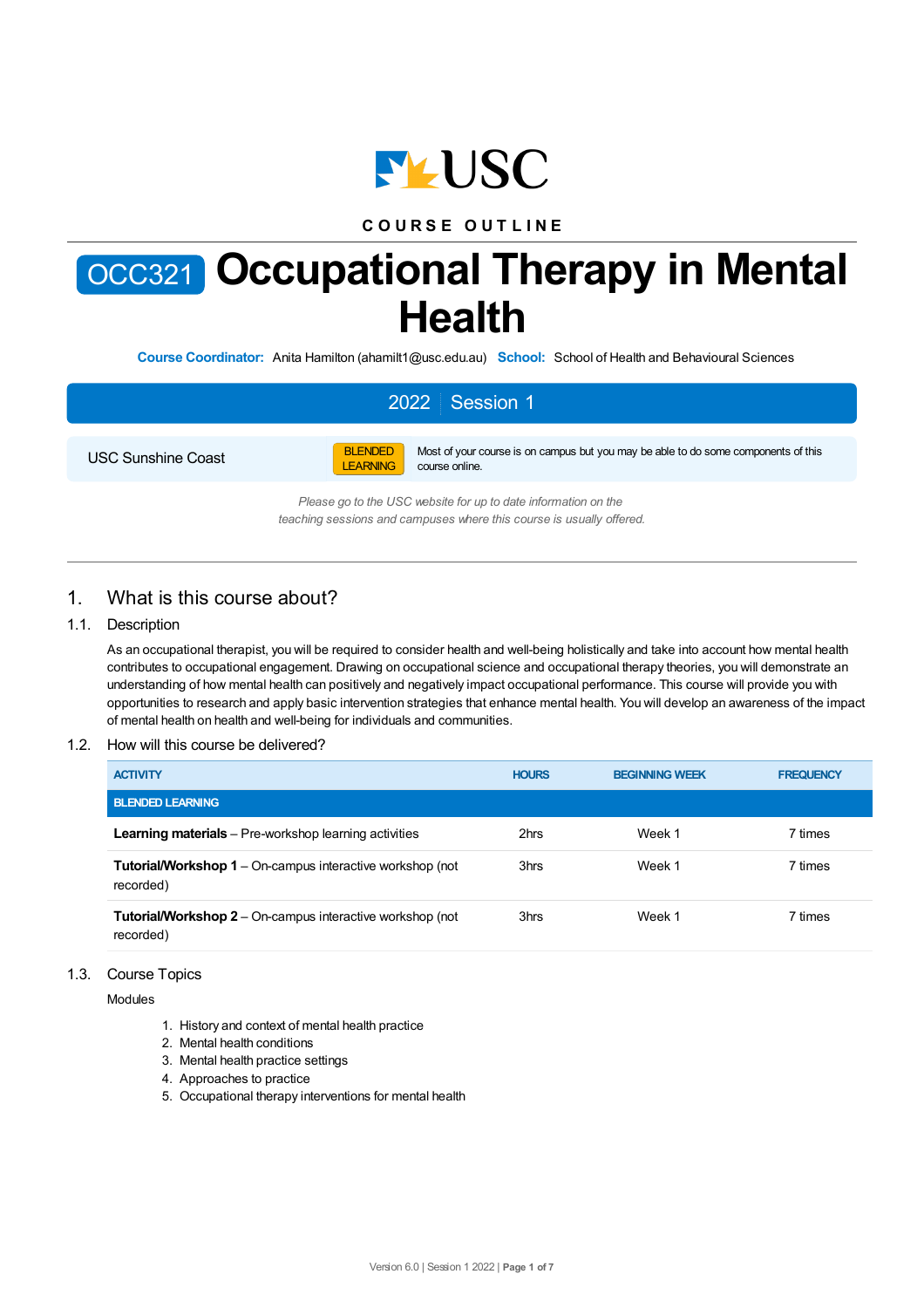# 2. What level is this course?

#### 300 Level (Graduate)

Demonstrating coherence and breadth or depth of knowledge and skills. Independent application of knowledge and skills in unfamiliar contexts. Meeting professional requirements and AQF descriptors for the degree. May require pre-requisites where discipline specific introductory or developing knowledge or skills is necessary. Normally undertaken in the third or fourth full-time study year of an undergraduate program.

# 3. What is the unit value of this course?

12 units

# 4. How does this course contribute to my learning?

|                                                                   | <b>COURSE LEARNING OUTCOMES</b>                                                                                 | <b>GRADUATE QUALITIES MAPPING</b><br>PROFESSIONAL STANDARD MAPPING     |                                                                                                                                                                                                                                                                                                                                                                                                                                                                                                                                                                                                                                                                                                                                                                                                                                                        |
|-------------------------------------------------------------------|-----------------------------------------------------------------------------------------------------------------|------------------------------------------------------------------------|--------------------------------------------------------------------------------------------------------------------------------------------------------------------------------------------------------------------------------------------------------------------------------------------------------------------------------------------------------------------------------------------------------------------------------------------------------------------------------------------------------------------------------------------------------------------------------------------------------------------------------------------------------------------------------------------------------------------------------------------------------------------------------------------------------------------------------------------------------|
| On successful completion of this course, you<br>should be able to |                                                                                                                 | Completing these tasks successfully will<br>contribute to you becoming | Occupational Therapy Council of Australia<br>Ltd                                                                                                                                                                                                                                                                                                                                                                                                                                                                                                                                                                                                                                                                                                                                                                                                       |
|                                                                   | Identify the determinants of mental<br>health.                                                                  | Knowledgeable<br>Creative and critical thinker                         | 2 - Knowledge and learning<br>2.1 - Applies current and evidence<br>informed knowledge of occupational<br>therapy and other appropriate and relevant<br>theory in practice.<br>2.2 - Applies theory and frameworks of<br>occupation to professional practice and<br>decision-making.<br>2.5 - Maintains current knowledge for<br>cultural responsiveness to all groups in the<br>practice setting.<br>2.10 - Maintains digital literacy for<br>practice.                                                                                                                                                                                                                                                                                                                                                                                               |
| $\mathbf{2}$                                                      | Research and describe the role of<br>occupational therapy in working with<br>clients with mental health issues. | Creative and critical thinker<br>Engaged                               | 1 - Professionalism<br>1.1 - Complies with the OTBA standards,<br>guidelines and code of conduct<br>1.5 - Practices in a culturally responsive<br>and culturally safe manner, with particular<br>respect to culturally diverse client groups.<br>1.14 - Recognises and manages her/his<br>own physical and mental health for safe,<br>professional practice.<br>2 - Knowledge and learning<br>2.1 - Applies current and evidence<br>informed knowledge of occupational<br>therapy and other appropriate and relevant<br>theory in practice.<br>2.2 - Applies theory and frameworks of<br>occupation to professional practice and<br>decision-making.<br>2.5 - Maintains current knowledge for<br>cultural responsiveness to all groups in the<br>practice setting.<br>4 - Communication<br>4.1 - Communicates openly, respectfully<br>and effectively. |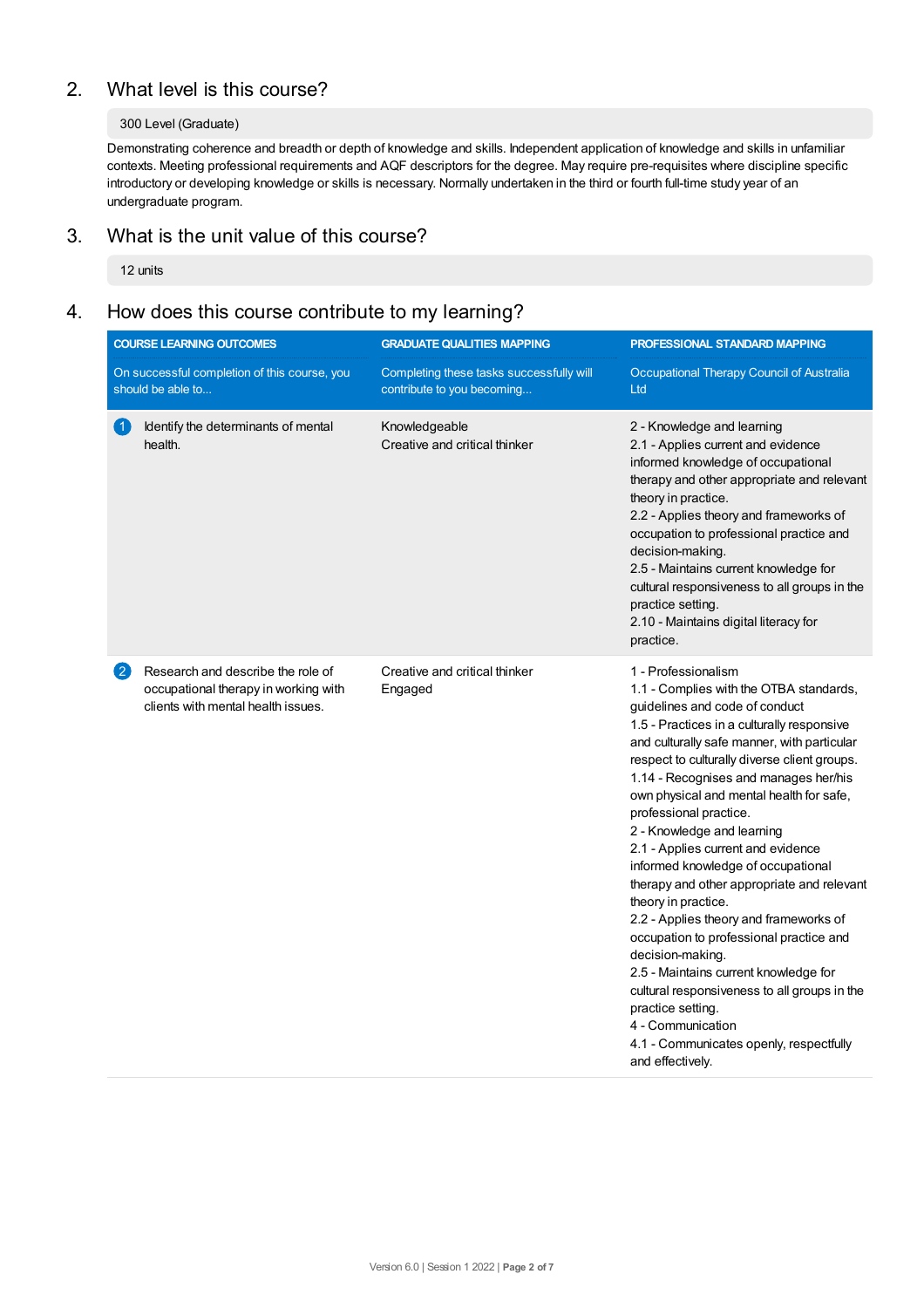| <b>COURSE LEARNING OUTCOMES</b>                                                                                                               | <b>GRADUATE QUALITIES MAPPING</b>                                      | PROFESSIONAL STANDARD MAPPING                                                                                                                                                                                                                                                                                                                                                                                                                                                                                                                                                                                                                                                                                                                                                                                                                                                                                                                                                                                                                                                                                                                                                                                                                                                                                                                                                                                                                                                                                                                                                                                                                                                           |  |
|-----------------------------------------------------------------------------------------------------------------------------------------------|------------------------------------------------------------------------|-----------------------------------------------------------------------------------------------------------------------------------------------------------------------------------------------------------------------------------------------------------------------------------------------------------------------------------------------------------------------------------------------------------------------------------------------------------------------------------------------------------------------------------------------------------------------------------------------------------------------------------------------------------------------------------------------------------------------------------------------------------------------------------------------------------------------------------------------------------------------------------------------------------------------------------------------------------------------------------------------------------------------------------------------------------------------------------------------------------------------------------------------------------------------------------------------------------------------------------------------------------------------------------------------------------------------------------------------------------------------------------------------------------------------------------------------------------------------------------------------------------------------------------------------------------------------------------------------------------------------------------------------------------------------------------------|--|
| On successful completion of this course, you<br>should be able to                                                                             | Completing these tasks successfully will<br>contribute to you becoming | Occupational Therapy Council of Australia<br>Ltd                                                                                                                                                                                                                                                                                                                                                                                                                                                                                                                                                                                                                                                                                                                                                                                                                                                                                                                                                                                                                                                                                                                                                                                                                                                                                                                                                                                                                                                                                                                                                                                                                                        |  |
| $\left(3\right)$<br>Know how to create an evidence-based<br>occupational therapy intervention to<br>support the mental health of individuals. | Creative and critical thinker<br>Empowered                             | 1 - Professionalism<br>1.1 - Complies with the OTBA standards,<br>guidelines and code of conduct<br>1.3 - Maintains professional boundaries in<br>all client and professional relationships<br>1.5 - Practices in a culturally responsive<br>and culturally safe manner, with particular<br>respect to culturally diverse client groups.<br>1.9 - Identifies and manages the influence<br>of her/his values and culture on practice.<br>2 - Knowledge and learning<br>2.1 - Applies current and evidence<br>informed knowledge of occupational<br>therapy and other appropriate and relevant<br>theory in practice.<br>2.2 - Applies theory and frameworks of<br>occupation to professional practice and<br>decision-making.<br>2.3 - Identifies and applies best available<br>evidence in professional practice and<br>decision-making.<br>3 - Occupational therapy process and<br>practice<br>3.1 - Addresses occupational<br>performance and participation of clients,<br>identifying the enablers and barriers to<br>engagement.<br>3.2 - Performs appropriate information<br>gathering and assessment while<br>identifying a client's status and functioning,<br>strengths, occupational performance and<br>goals.<br>3.4 - Develops a plan with the client and<br>relevant others to meet identified<br>occupational therapy goals.<br>4 - Communication<br>4.2 - Adapts written, verbal and non-verbal<br>communication appropriate to the client<br>and practice context.<br>4.4 - Uses culturally responsive, safe and<br>relevant communication tools and<br>strategies.<br>4.10 - Seeks and responds to feedback,<br>modifying communication and/or practice<br>accordingly. |  |

# 5. Am Ieligible to enrol in this course?

Refer to the USC [Glossary](https://www.usc.edu.au/about/policies-and-procedures/glossary-of-terms-for-policy-and-procedures) of terms for definitions of "pre-requisites, co-requisites and anti-requisites".

## 5.1. Pre-requisites

OCC201 and OCC212 and OCC222 and OCC232 and enrolled in Program SC440

## 5.2. Co-requisites

Not applicable

## 5.3. Anti-requisites

Not applicable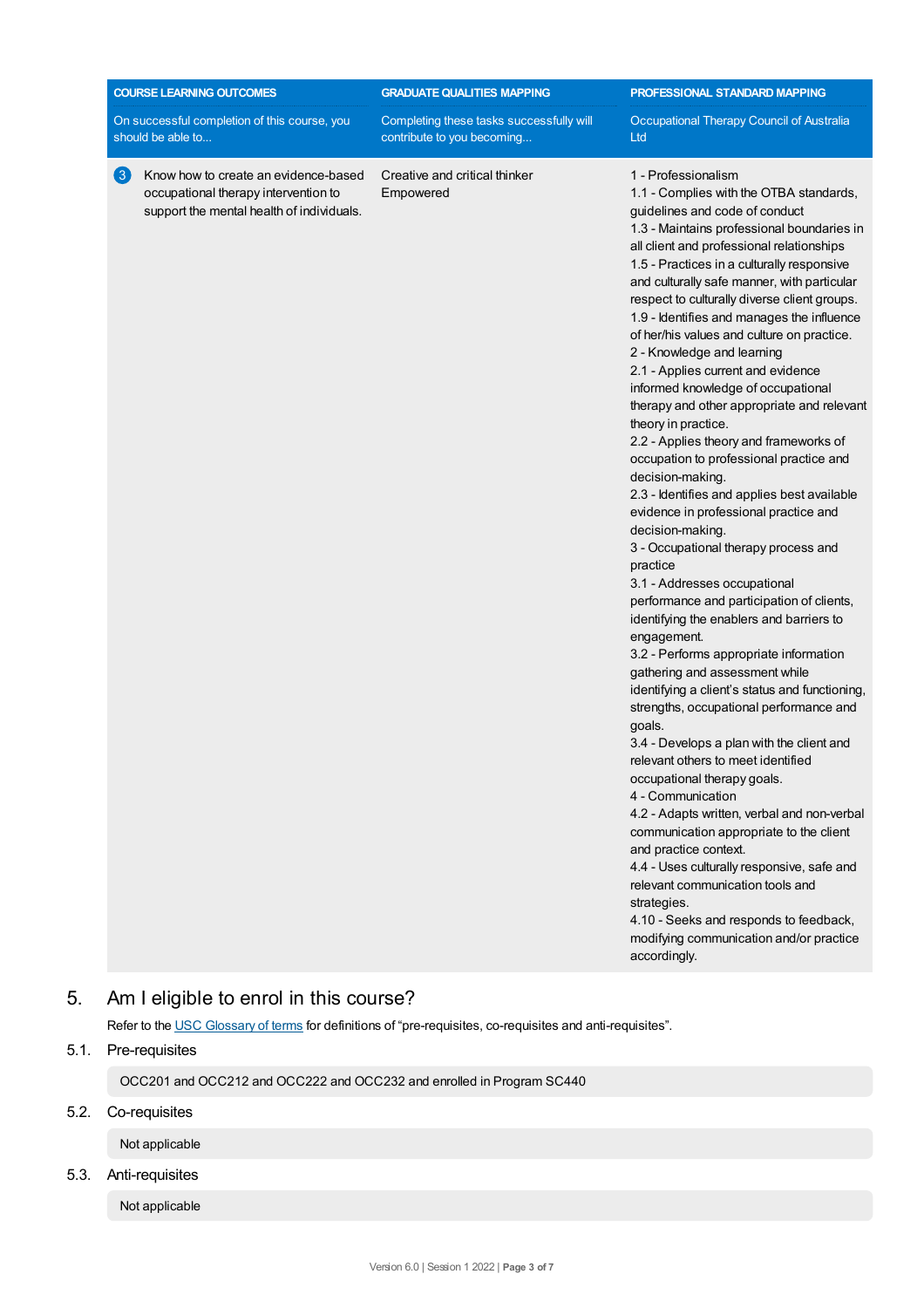#### 5.4. Specific assumed prior knowledge and skills (where applicable)

Not applicable

# 6. How am Igoing to be assessed?

#### 6.1. Grading Scale

Standard Grading (GRD)

High Distinction (HD), Distinction (DN), Credit (CR), Pass (PS), Fail (FL).

#### 6.2. Details of early feedback on progress

We will have regular quizzes during the scheduled teaching sessions. The questions in the quizzes will give you early feedback and help you to keep on track with your learning.

#### 6.3. Assessment tasks

| <b>DELIVERY</b><br><b>MODE</b> | <b>TASK</b><br>NO. | <b>ASSESSMENT</b><br><b>PRODUCT</b>     | <b>INDIVIDUAL</b><br><b>OR GROUP</b> | <b>WEIGHTING</b><br>$\%$ | <b>WHAT IS THE</b><br><b>DURATION/</b><br><b>LENGTH?</b> | <b>WHEN SHOULD I</b><br>SUBMIT?                 | <b>WHERE SHOULD I</b><br><b>SUBMIT IT?</b>                                      |
|--------------------------------|--------------------|-----------------------------------------|--------------------------------------|--------------------------|----------------------------------------------------------|-------------------------------------------------|---------------------------------------------------------------------------------|
| All                            | 1                  | Quiz/zes                                | Individual                           | 50%                      | Five $\times$ 30-<br>minute<br>quizzes                   | Throughout teaching<br>period (refer to Format) | Online Test (Quiz)                                                              |
| All                            | 2a                 | <b>Written Piece</b>                    | Group                                | 35%                      | 2500 words                                               | Week 3                                          | <b>Online Assignment</b><br>Submission with<br>plagiarism check and<br>in class |
| All                            | 2 <sub>b</sub>     | Practical /<br><b>Laboratory Skills</b> | Group                                | 15%                      | 45 minutes                                               | Throughout teaching<br>period (refer to Format) | In Class                                                                        |

#### **All - Assessment Task 1:** Quizzes

| <b>GOAL:</b>     | These quizzes require you to recall and apply information relating to all course learning outcomes.                                                                                                                                                                     |                                     |  |  |  |
|------------------|-------------------------------------------------------------------------------------------------------------------------------------------------------------------------------------------------------------------------------------------------------------------------|-------------------------------------|--|--|--|
| <b>PRODUCT:</b>  | Quiz/zes                                                                                                                                                                                                                                                                |                                     |  |  |  |
| <b>FORMAT:</b>   | Online quiz - Knowledge recall and case-study based questions. A Blueprint will be made available in the Learning<br>Management System. Each quiz will deliver questions randomly from a pool of questions. Quizzes will be held on Fridays<br>of weeks 2, 3, 4, 5 & 6. |                                     |  |  |  |
| <b>CRITERIA:</b> | No.                                                                                                                                                                                                                                                                     | <b>Learning Outcome</b><br>assessed |  |  |  |
|                  | You will be assessed on the causes, presentation, and problems associated with common<br>medical and mental health issues                                                                                                                                               | 026                                 |  |  |  |
|                  |                                                                                                                                                                                                                                                                         |                                     |  |  |  |

#### **All - Assessment Task 2a:** Intervention Plan

| <b>GOAL:</b>    | To work with a partner to research and design an occupational therapy intervention or education session on a mental<br>health topic.                                                                                                                           |
|-----------------|----------------------------------------------------------------------------------------------------------------------------------------------------------------------------------------------------------------------------------------------------------------|
| <b>PRODUCT:</b> | <b>Written Piece</b>                                                                                                                                                                                                                                           |
| <b>FORMAT:</b>  | With your partner, you will confirm a topic from a list provided by the course coordinator in week 1 of session 1. Together<br>you will research and design an occupational therapy intervention or education session using a template provided in the<br>LMS. |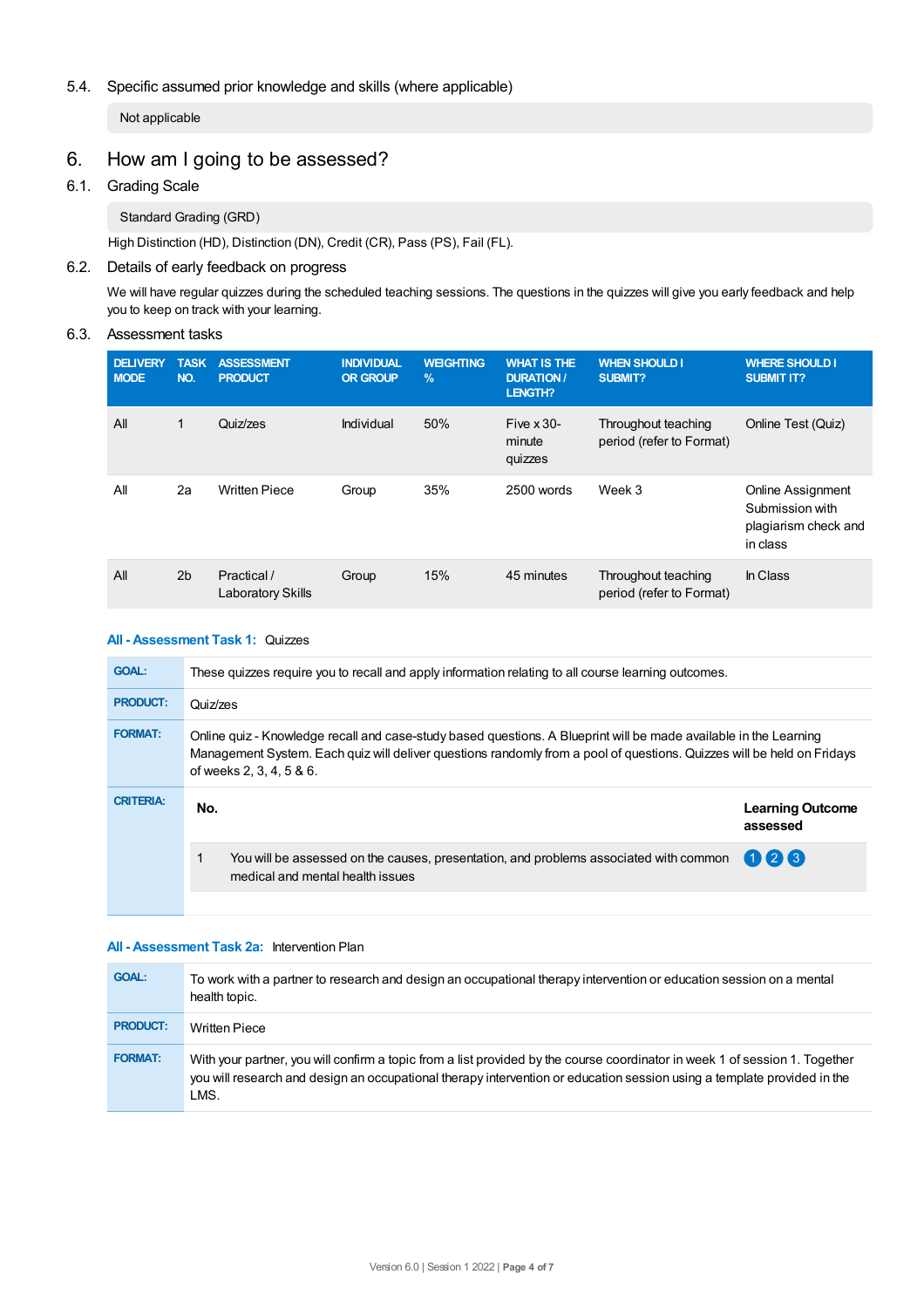| <b>CRITERIA:</b> | No.            |                                                            | <b>Learning Outcome</b><br>assessed |
|------------------|----------------|------------------------------------------------------------|-------------------------------------|
|                  |                | Application of the OT process                              | 02                                  |
|                  | $\overline{2}$ | Relevance of data sources and evidence                     | $\mathbf{C}$                        |
|                  | 3              | Analysis of evidence with reference to client's context    | 26                                  |
|                  | 4              | Critical identification of specific problems and solutions | $\left(3\right)$                    |
|                  | 5              | Practicality of planned intervention                       | $\left(3\right)$                    |
|                  | 6              | Quality of written communication                           | $(1)$ (2) (3)                       |
|                  |                |                                                            |                                     |

#### **All - Assessment Task 2b:** Group work facilitation and participation

| <b>GOAL:</b>     | To demonstrate the ability to lead the delivery of an occupational therapy intervention or education session on a mental<br>health topic with a student partner.                                                                                                                                                                         |                                     |  |  |  |  |
|------------------|------------------------------------------------------------------------------------------------------------------------------------------------------------------------------------------------------------------------------------------------------------------------------------------------------------------------------------------|-------------------------------------|--|--|--|--|
| <b>PRODUCT:</b>  | Practical / Laboratory Skills                                                                                                                                                                                                                                                                                                            |                                     |  |  |  |  |
| <b>FORMAT:</b>   | You will work in pairs to design and deliver an occupational therapy intervention or education session on a mental health<br>topic. You will select a topic from a list provided by the course coordinator. You will deliver your session in weeks 4, 5 or 6<br>of session 1. Select a delivery date via the LMS in week 2 of session 1. |                                     |  |  |  |  |
| <b>CRITERIA:</b> | No.                                                                                                                                                                                                                                                                                                                                      | <b>Learning Outcome</b><br>assessed |  |  |  |  |
|                  | Application of groupwork process                                                                                                                                                                                                                                                                                                         | $\left( 3\right)$                   |  |  |  |  |
|                  | 2<br>Practicality of groupwork intervention                                                                                                                                                                                                                                                                                              | (213)                               |  |  |  |  |
|                  | 3<br>Quality of verbal and non-verbal communication                                                                                                                                                                                                                                                                                      | 26                                  |  |  |  |  |
|                  | Time management<br>4                                                                                                                                                                                                                                                                                                                     | 3                                   |  |  |  |  |
|                  |                                                                                                                                                                                                                                                                                                                                          |                                     |  |  |  |  |

## 7. Directed study hours

A 12-unit course will have total of 150 learning hours which will include directed study hours (including online if required), self-directed learning and completion of assessable tasks. Directed study hours may vary by location. Student workload is calculated at 12.5 learning hours per one unit.

### 8. What resources do I need to undertake this course?

Please note: Course information, including specific information of recommended readings, learning activities, resources, weekly readings, etc. are available on the course Blackboard site– Please log in as soon as possible.

#### 8.1. Prescribed text(s) or course reader

Please note that you need to have regular access to the resource(s) listed below. Resources may be required or recommended.

| <b>REQUIRED?</b> | <b>AUTHOR</b>                     | YEAR | <b>TITLE</b>                                                         | <b>PUBLISHER</b>      |
|------------------|-----------------------------------|------|----------------------------------------------------------------------|-----------------------|
| Required         | Brown, Stoffel, & Munoz           | 2019 | Occupational Therapy in Mental Health: A Vision for<br>Participation | F A DAVIS             |
| Recommended      | Bannigan, Bryant, &<br>Fieldhouse |      | 2014 Creek's Occupational Therapy and Mental Health                  | Churchill Livingstone |
| Recommended      | Atchison & Dirette                | 2016 | Conditions in Occupational Therapy                                   | LWW                   |

#### 8.2. Specific requirements

Learning materials will be available via the Learning Management System and PebblePad. Course-related discussion will occur in online and face-to-face classes and in the Learning Management System discussion board.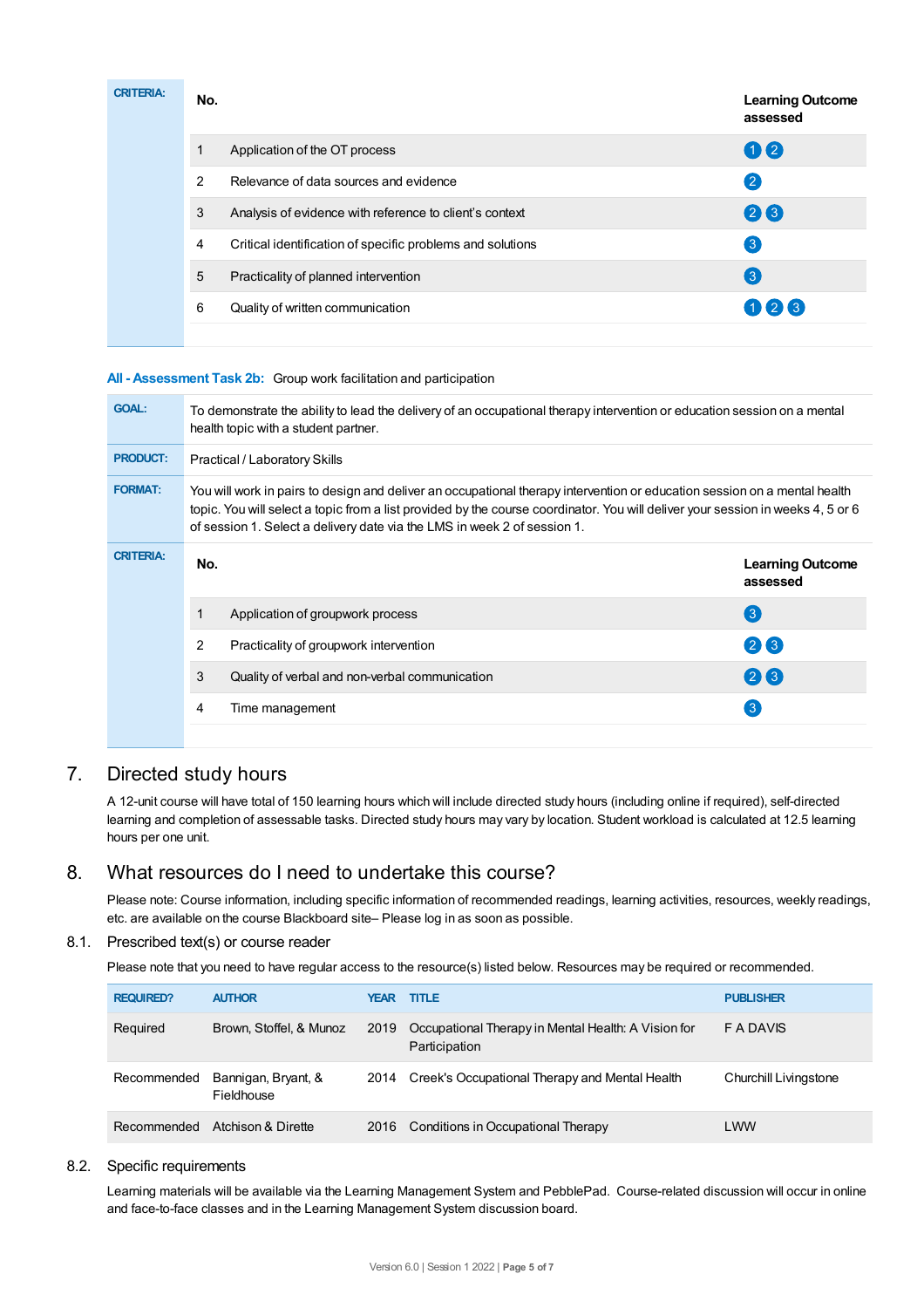## 9. How are risks managed in this course?

Risk assessments have been performed for all laboratory classes and a low level of health and safety risk exists. Some risk concerns may include equipment, instruments, and tools; as well as manual handling items within the laboratory. It is your responsibility to review course material, search online, discuss with lecturers and peers and understand the risks associated with your specific course of study and to familiarise yourself with the University's general health and safety principles by reviewing the online [induction](https://online.usc.edu.au/webapps/blackboard/content/listContentEditable.jsp?content_id=_632657_1&course_id=_14432_1) training for students, and following the instructions of the University staff.

# 10. What administrative information is relevant to this course?

#### 10.1. Assessment: Academic Integrity

Academic integrity is the ethical standard of university participation. It ensures that students graduate as a result of proving they are competent in their discipline. This is integral in maintaining the value of academic qualifications. Each industry has expectations and standards of the skills and knowledge within that discipline and these are reflected in assessment.

Academic integrity means that you do not engage in any activity that is considered to be academic fraud; including plagiarism, collusion or outsourcing any part of any assessment item to any other person. You are expected to be honest and ethical by completing all work yourself and indicating in your work which ideas and information were developed by you and which were taken from others. You cannot provide your assessment work to others.You are also expected to provide evidence of wide and critical reading, usually by using appropriate academic references.

In order to minimise incidents of academic fraud, this course may require that some of its assessment tasks, when submitted to Blackboard, are electronically checked through SafeAssign. This software allows for text comparisons to be made between your submitted assessment item and all other work that SafeAssign has access to.

#### 10.2. Assessment: Additional Requirements

Eligibility for Supplementary Assessment

- Your eligibility for supplementary assessment in a course is dependent of the following conditions applying:
- a. The final mark is in the percentage range 47% to 49.4%
- b. The course is graded using the Standard Grading scale
- c. You have not failed an assessment task in the course due to academic misconduct.

#### 10.3. Assessment: Submission penalties

Late submission of assessment tasks may be penalised at the following maximum rate:

- 5% (of the assessment task's identified value) per day for the first two days from the date identified as the due date for the assessment task.

- 10% (of the assessment task's identified value) for the third day - 20% (of the assessment task's identified value) for the fourth day and subsequent days up to and including seven days from the date identified as the due date for the assessment task.

- A result of zero is awarded for an assessment task submitted after seven days from the date identified as the due date for the assessment task. Weekdays and weekends are included in the calculation of days late. To request an extension you must contact your course coordinator to negotiate an outcome.

#### 10.4. Study help

For help with course-specific advice, for example what information to include in your assessment, you should first contact your tutor, then your course coordinator, if needed.

If you require additional assistance, the Learning Advisers are trained professionals who are ready to help you develop a wide range of academic skills. Visit the Learning [Advisers](https://www.usc.edu.au/current-students/student-support/academic-and-study-support/learning-advisers) web page for more information, or contact Student Central for further assistance: +61 7 5430 2890 or [studentcentral@usc.edu.au](mailto:studentcentral@usc.edu.au).

#### 10.5. Wellbeing Services

Student Wellbeing provide free and confidential counselling on a wide range of personal, academic, social and psychological matters, to foster positive mental health and wellbeing for your academic success.

To book a confidential appointment go to [Student](https://studenthub.usc.edu.au/) Hub, email [studentwellbeing@usc.edu.au](mailto:studentwellbeing@usc.edu.au) or call 07 5430 1226.

#### 10.6. AccessAbility Services

Ability Advisers ensure equal access to all aspects of university life. If your studies are affected by a disability, learning disorder mental health issue, , injury or illness, or you are a primary carer for someone with a disability or who is considered frail and aged, [AccessAbility](https://www.usc.edu.au/learn/student-support/accessability-services/documentation-requirements) Services can provide access to appropriate reasonable adjustments and practical advice about the support and facilities available to you throughout the University.

To book a confidential appointment go to [Student](https://studenthub.usc.edu.au/) Hub, email [AccessAbility@usc.edu.au](mailto:AccessAbility@usc.edu.au) or call 07 5430 2890.